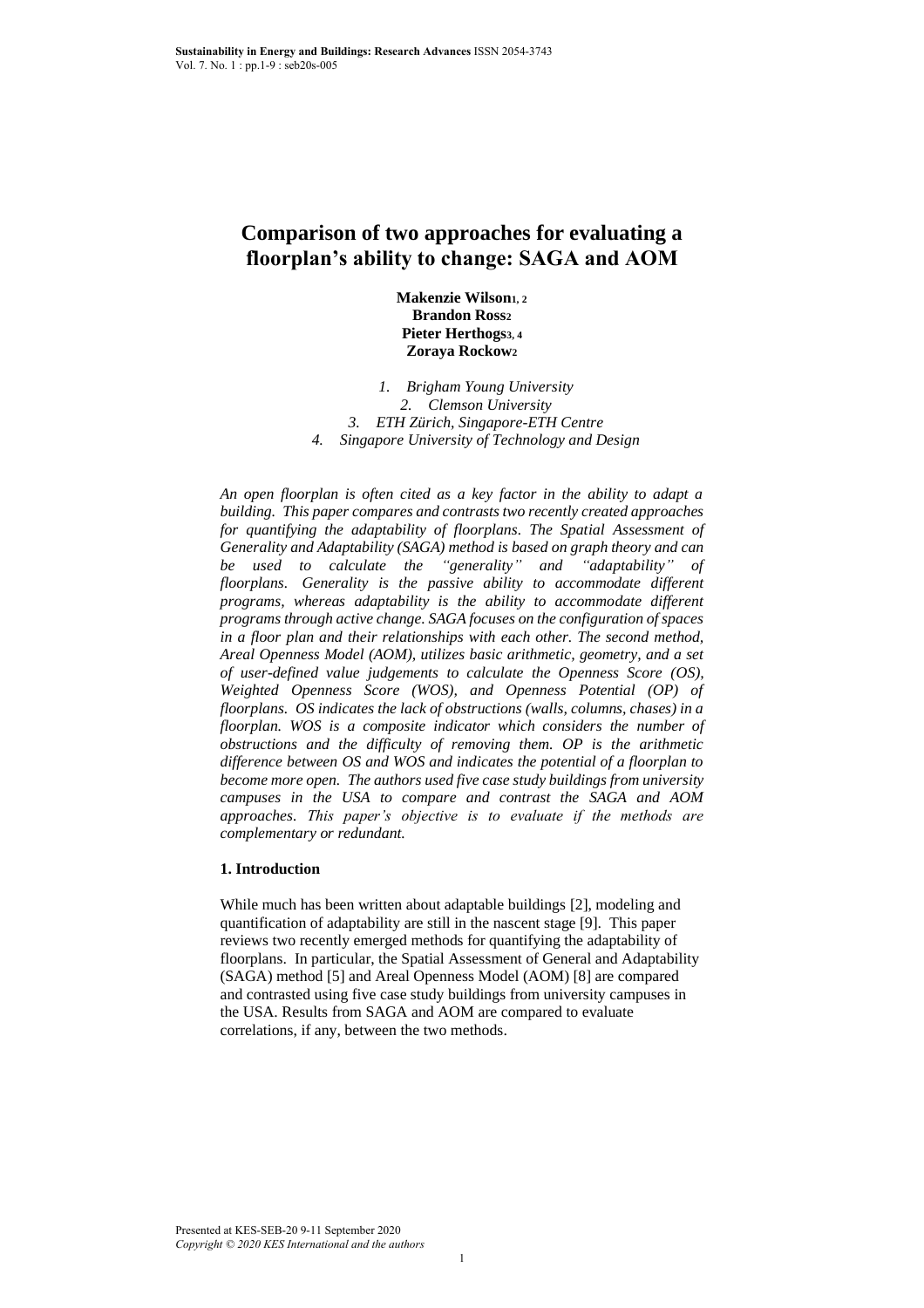Floorplan layout and openness are often cited as key enablers of building adaptation [2, 10]. The notion is that floorplans that are free of obstructions and configurational constraints can be readily changed (adaptability) or used as-is (generality) to suit different occupant needs. Indeed, the link between floorplans and adaptability has been observed in empirical data from realworld building adaptation projects [1]. This short paper aims to compare and contrast SAGA and AOM, which are currently the only quantitative methods for analyzing floorplan layouts within the context of adaptability.

### **2. Spatial Assessment of General and Adaptability (SAGA)**

The SAGA method [5, 4] evaluates the generality and adaptability of floor plans from a configurational perspective, representing and analyzing building layouts as graphs of connected spaces. The method is conceived as a suite of indicators to measure particular aspects of configurational generality and adaptability. The present paper discusses SAGA's *spatial configuration* indicators [5], which measure the permeability of existing and potential spatial configurations in a building. SAGA also has a set of *surface area* indicators, which categorize a floor plan's configured spaces according to the generality and adaptability of surface areas [4, 6].

SAGA uses *convex mapping* to represent floor plans as *plan graphs*: each space is represented as a graph vertex, connections between spaces are represented by (weighted) graph edges, and any non-convex space (e.g., an L-shaped room) is further subdivided into convex subspaces. SAGA's approach to convex mapping is similar to that of Space Syntax theory's Justified Plan Graph (JPG) method [3, 7], a graph analysis method to study correlational patterns of user behavior and floor plan configurations. As a result, SAGA indicators can be derived from JPG indicators. Figure 1 illustrates how SAGA represents floor plans as graphs of convex spaces.

SAGA's spatial configuration indicators measure the permeability of plan layouts. The method's premise is that highly interconnected spatial configurations can accommodate more types and variants of functional programs, as these are, in essence, spatial configurations of multiple interrelated functions. The permeability of a plan layout can be expressed by the *Aggregated Total Depth* (ATD) of its plan graph, which is the aggregate of the shortest paths from all convex spaces to all other convex spaces. The *Permeability* (P) of a *v*-node plan graph (see equation 1) is then defined as the ATD of that graph, normalized relative to the ATD of a *v*-node linear graph (the configuration with the lowest possible Permeability, equation 2) and that of a v-node wheel graph (the configuration with the highest feasible Permeability, equation 3).

The *Generality* (G) of a building layout is then defined as the Permeability of its *access graph* (Figure 1, 2nd from top), in which the graph edges represent existing connections between spaces (usually through doorways). The *Maximum Adaptability* (MA) of that building layout is the Permeability of its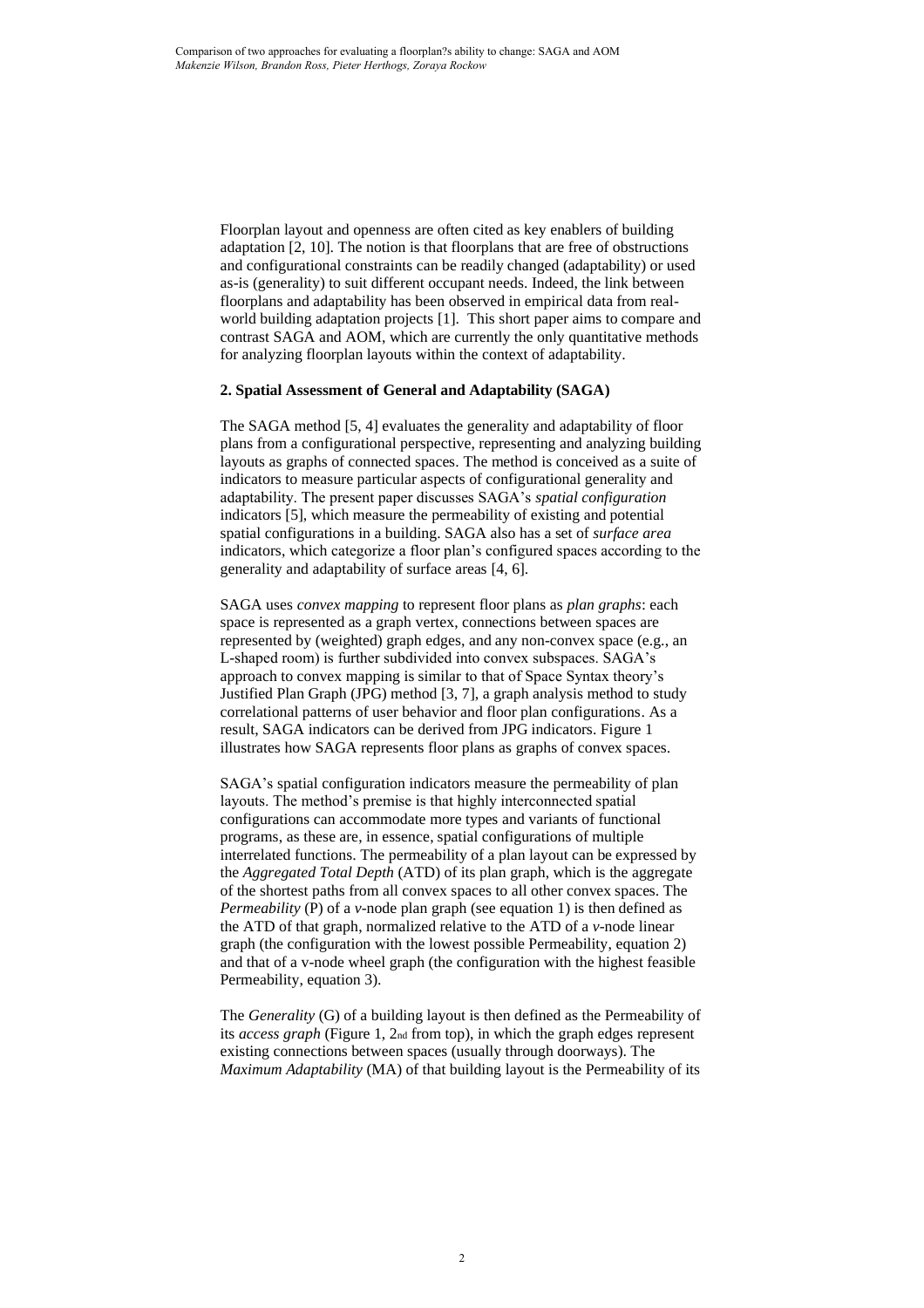*adjacency graph* (Figure 1, bottom), in which graph edges represent shared walls between spaces (and hence all potential doorways that could exist). Finally, the *Adaptability* (A) of that building layout is the Permeability of the *weighted adjacency graph* (Figure 1, 3rd from top), with graph weights representing the difficulty of creating doorways between spaces that are not connected at present. Reference [5] provides a list of weights for different wall types; the example in Figure 1 weights existing openings at 1.0 and potential openings as 1.5.

As the Generality and Adaptability of a floor plan depend on the overall spatial configuration of the existing building, both values can be normalized relative to the plan's achievable maximum (MA), resulting in the indicators *Normalized Generality* (Gn) and *Normalized Adaptability* (An) - equations 4 and 5 respectively.

$$
P_{plan\,graph,v} = \frac{ATD_{plan\,graph,v} - ATD_{linear,v}}{ATD_{wheel,v} - ATD_{linear,v}}
$$
 Equation 1

$$
ATD_{linear,v} = \frac{(v-1)^3}{3} + (v-1)^2 + \frac{2(v-1)}{3}
$$
 Equation 2

$$
ATD_{wheel,\nu} = 2v^2 - 6v + 4
$$
 Equation 3

$$
G_n = \frac{G}{MA}
$$
 Equation 4

$$
A_n = \frac{A - G}{MA - G}
$$
 Equation 5

Where:

\n
$$
P_{plan\,graph,v} = \text{Permeability of a } v\text{-node plan graph}
$$
\n
$$
ATD_{plan\,graph,v} = \text{Aggregated Total Depth of a } v\text{-node plan graph (computed)}
$$
\n
$$
v = \text{Number of graph vertices}
$$
\n
$$
G = \text{Generally} = P_{access\,graph}
$$
\n
$$
A = \text{Adaptability} = P_{weighted\,aljacency\,graph}
$$
\n
$$
MA = \text{Maximum Adaptability} = P_{adi\,acency\,graph}
$$
\n
$$
G_n = \text{Normalized Generality}
$$
\n
$$
A_n = \text{Normalized Adaptability}
$$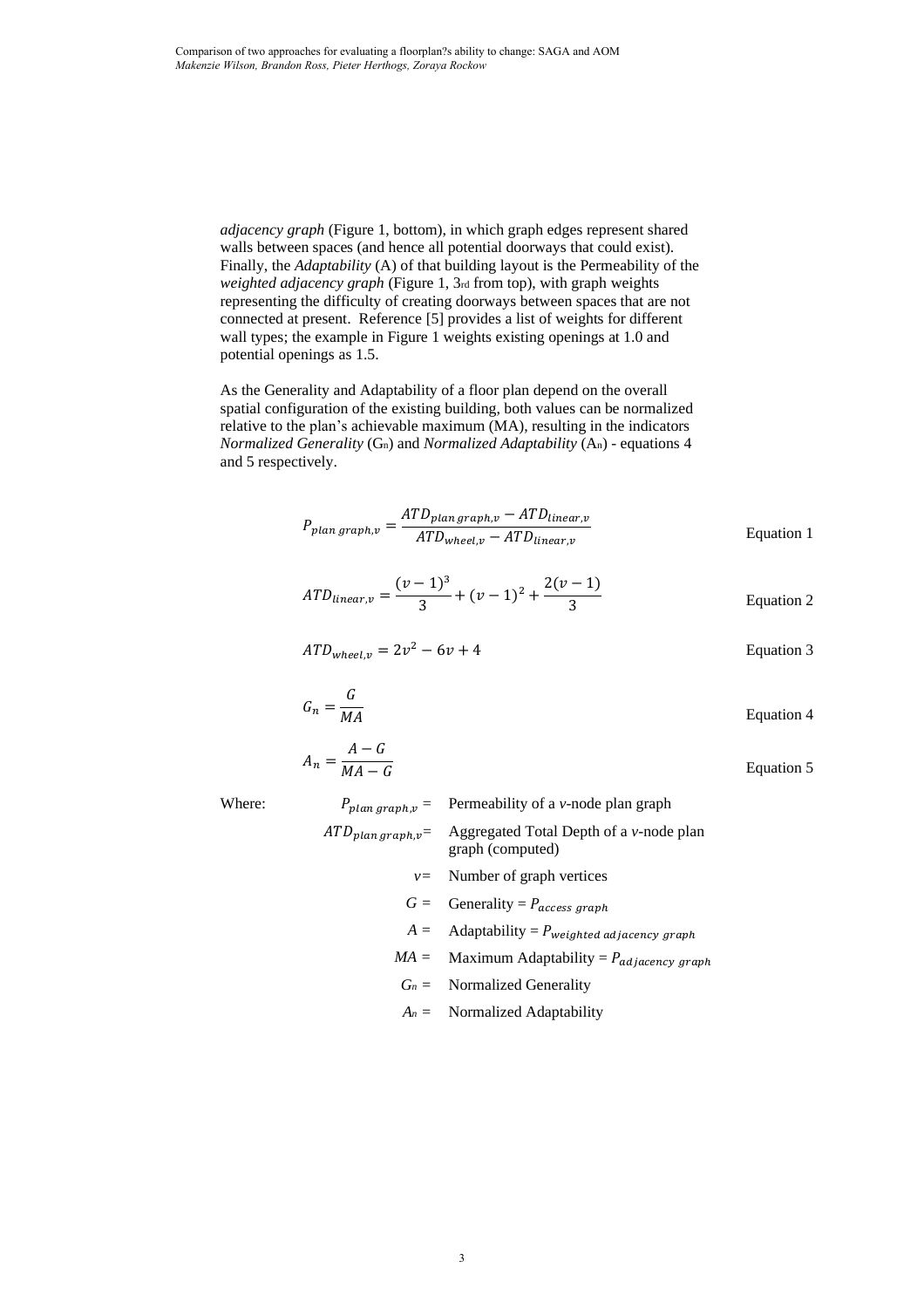

Figure 1 – Lowry Hall Floor Plan and SAGA graphs Adjacency Graph [Green line path length <sup>=</sup> 1]

## **3. Areal Openness Model (AOM)**

For AOM, openness is defined as the lack of obstructions (walls, columns, chases) that subdivide a floorplan. AOM utilizes basic arithmetic, geometry, and a set of user-defined value judgements to calculate the *Openness Score*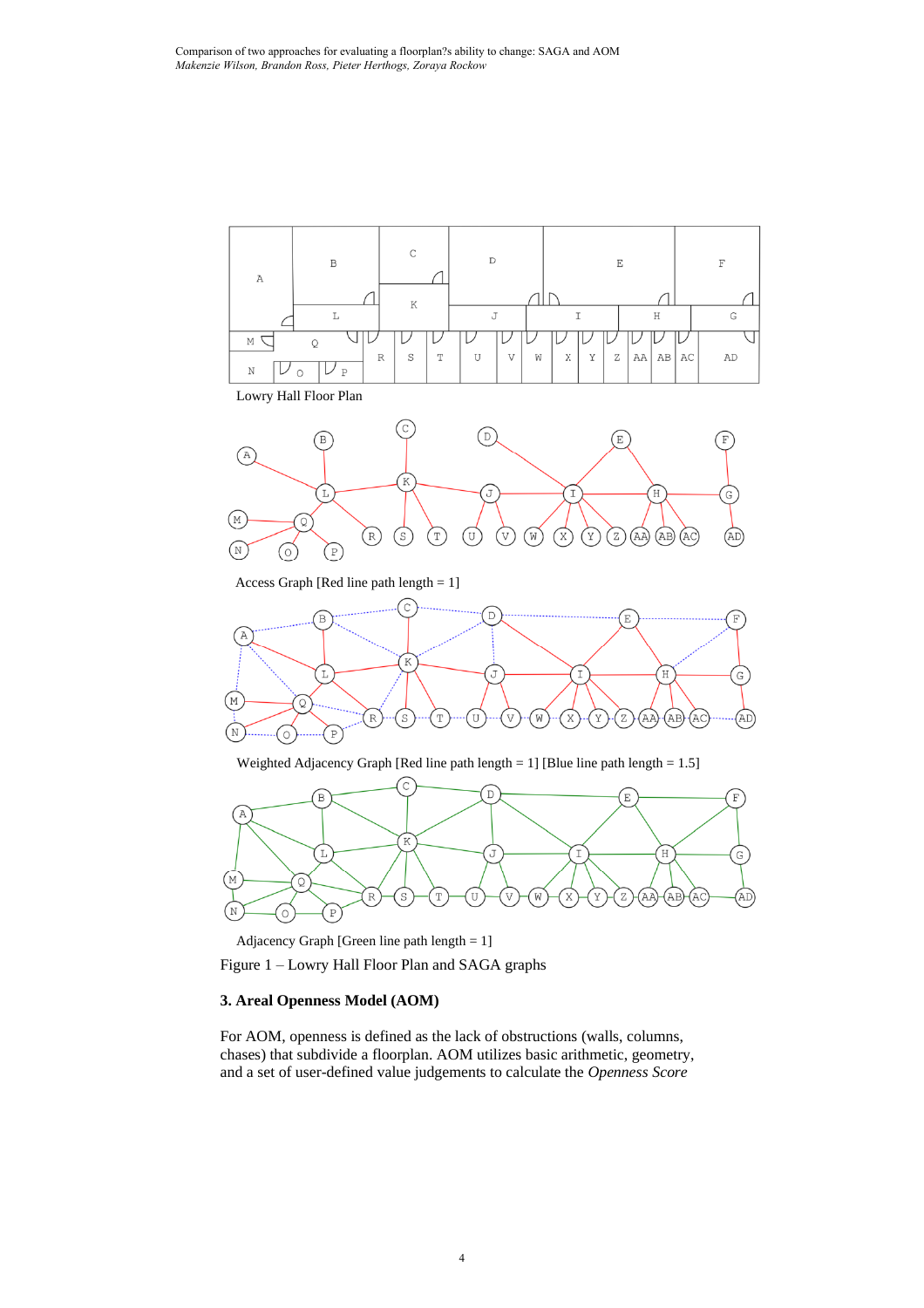(OS), *Weighted Openness Score* (WOS), and *Openness Potential* (OP) of floorplans. Equations 6-8 are used in calculating these parameters. A derivation of the equations will be provided in a forthcoming work [8].

$$
OS = 1 - \frac{\left(\frac{B_f}{4}\right)(2LI + LP)}{A}
$$
 Equation 6  

$$
WOS = 1 - \frac{\left(\frac{B_f}{4}\right)[\sum(2RF_iLI_i) + LP]}{A}
$$
 Equation 7  

$$
OP = WOS - OS
$$
 Equation 8

Where:  $OS = Op$ enness score

| $B_f$ = Baseline spacing factor (10ft, 3m) |
|--------------------------------------------|
| $LI$ Total length of interior obstructions |
| $LP =$ Total length of perimeter           |
| $A =$ Floorplan area                       |
| $WOS =$ Weighted Openness Score            |
|                                            |

- $RF_i =$  Removal factor of interior obstruction type i
- $LI_i =$  Length of interior obstruction type i
- $i =$  Index for obstruction type
- *OP* = Openness Potential

The physical interpretation of OS (equation 6) is based on the scale shown in Figure 2. A building is "completely open" (OS=1.0) if it has no interior walls. A "completely closed" (OS=0) building is defined as having an areal density of walls equivalent to walls spaced at 10 ft (3m) in orthogonal directions. This definition of closed was selected as it represents a very restricted floorplan with small rooms and many floorplans. The completely closed floorplan in Figure 2 is meant to demonstrate the baseline areal density of walls used in AOM and not represent any particular floorplan.

WOS (equation 7) is a composite indicator that considers the number of obstructions and the difficulty of removing them. Wall lengths are multiplied by a weighting factor based on how difficult they would be to remove (Table 1). The weighting factors are similar to the wall permeability factors in SAGA. Columns are also multiplied by a weighting factor such that a 1 ft (0.3m) wide column is equivalent to a 10ft (3m) length of structural wall.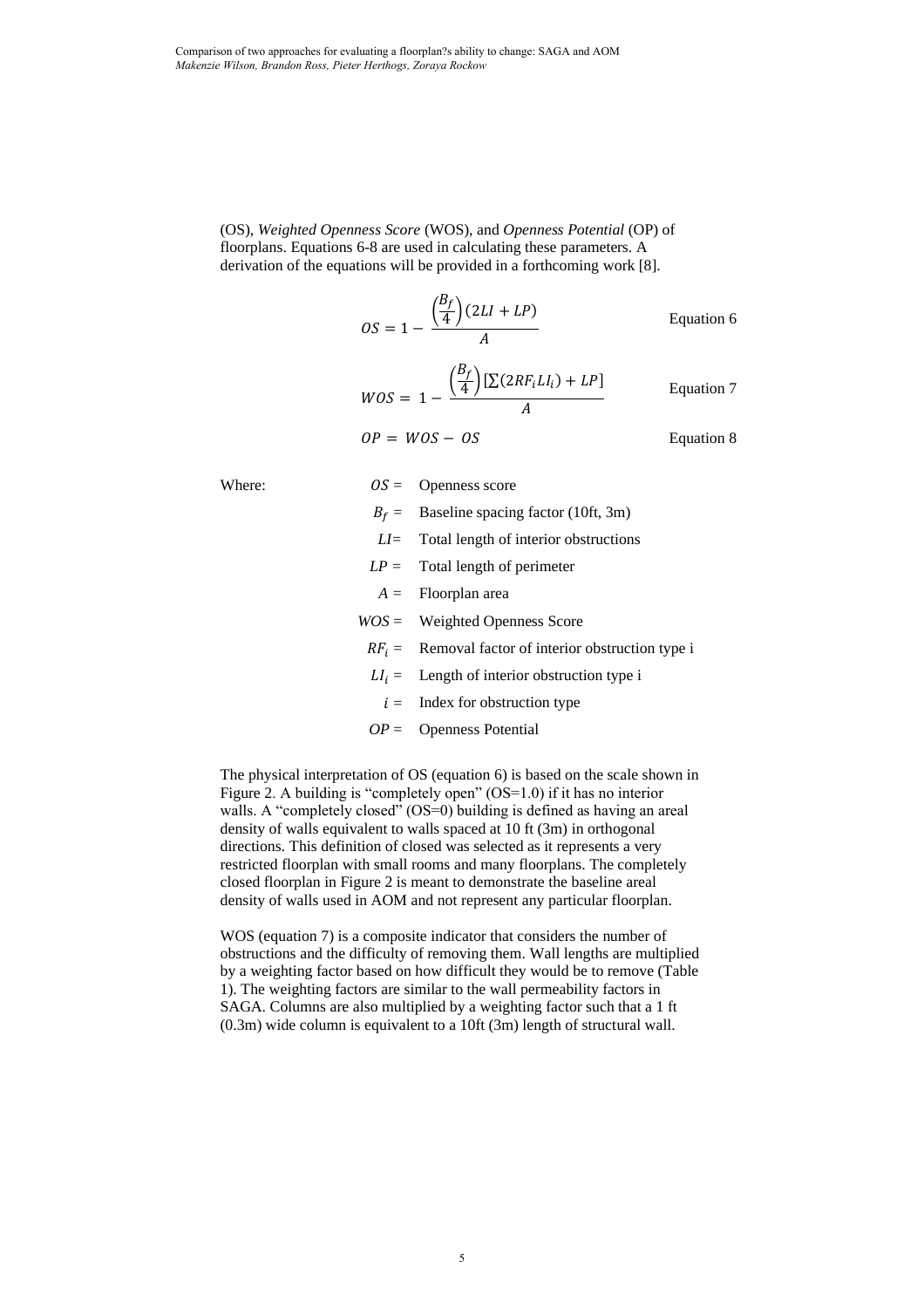

Figure 2 – Graphical definition of "completely closed" and "completely open" for AOM. Note that  $Bf = 10$  ft (3m)

OP (equation 8) is the difference between OS and WOS and indicates a floorplan's potential for becoming more open. A high OP occurs for floorplans with tightly spaced but easy to remove walls. A low OP occurs when a floorplan is already very open or that have walls and columns that are relatively difficult to remove.

Table 1 - Removal Factors for calculating WOS

|          | <b>Obstruction Type</b>     | <b>Removal Factor, RF</b> |
|----------|-----------------------------|---------------------------|
| Interior | Open                        | 0.00                      |
|          | Removable Wall              | 0.10                      |
|          | Light-framed Partition Wall | 0.25                      |
|          | <b>Other Partition Wall</b> | 0.50                      |
|          | Chase Wall                  | 0.75                      |
|          | Fire Wall                   | 0.75                      |
|          | Structural Wall             | 1.00                      |
|          | Columns                     | 10.0                      |

## **4. Comparisons of SAGA and AOM**

Comparisons between SAGA and AOM are shown in Figure 3. The data points are based on five university campus buildings:

- Barnes Center, Clemson University
- Clemson House, Clemson University
- **Graham Hall, Western Carolina University**
- Natural Science Building, Western Carolina University
- Lowry Hall, Clemson University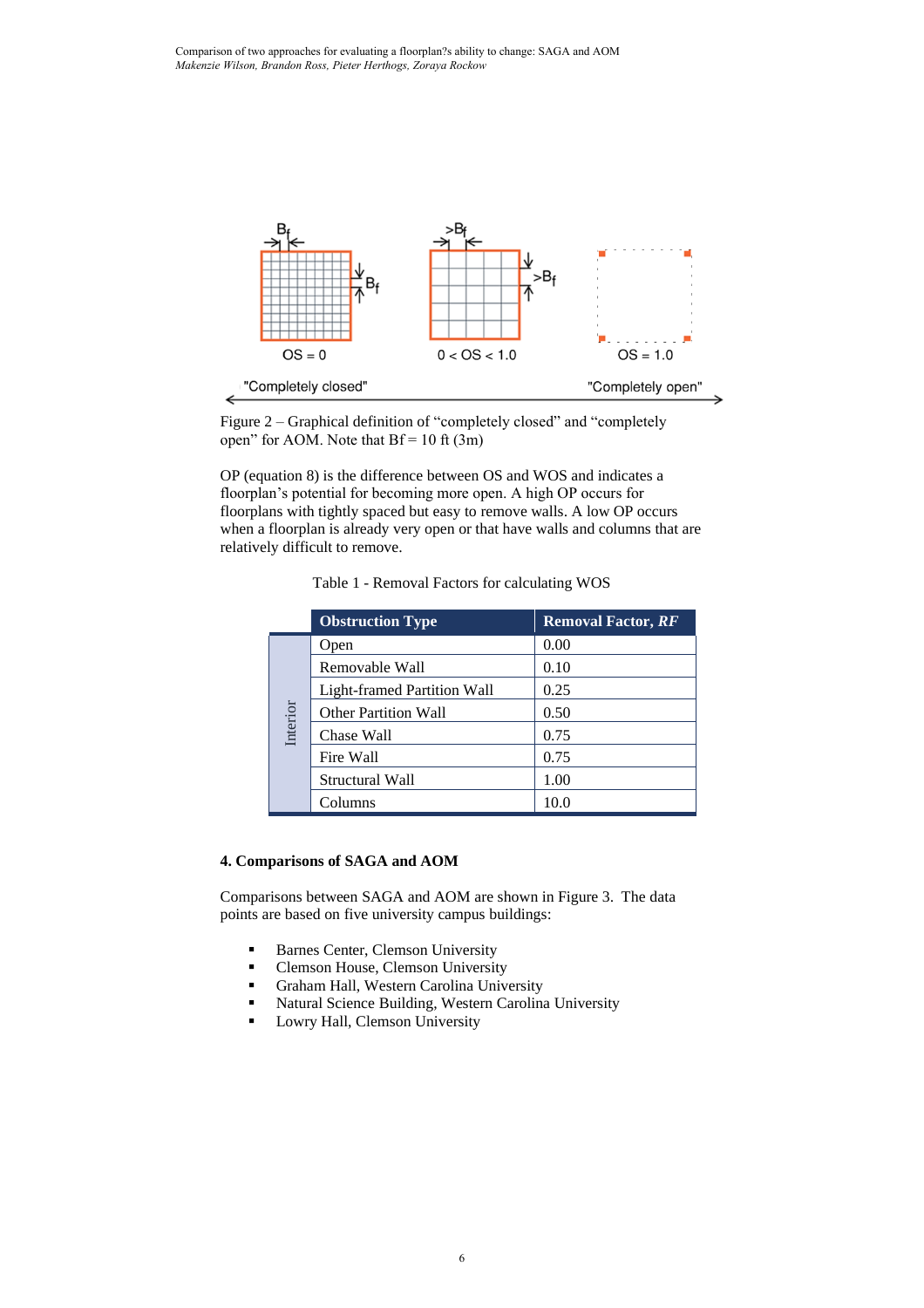

Figure 3 – Comparisons of SAGA and AOM methods

Figure 3 compares metrics associated with the in-situ condition of a floorplan (G, Gn, and OS) separately from those associated with potential changes (A, An, WOS, and OP). The sample size used for comparisons is limited; however, the comparisons do provide some insight into the relationship – or lack thereof – between SAGA and AOM.

In all but one of the comparisons, there is little linear correlation between the methods. This observation suggests that the two methods are complementary. The lack of correlations is attributed to the different formulations and scopes of the methods. SAGA is based on graph theory and considers the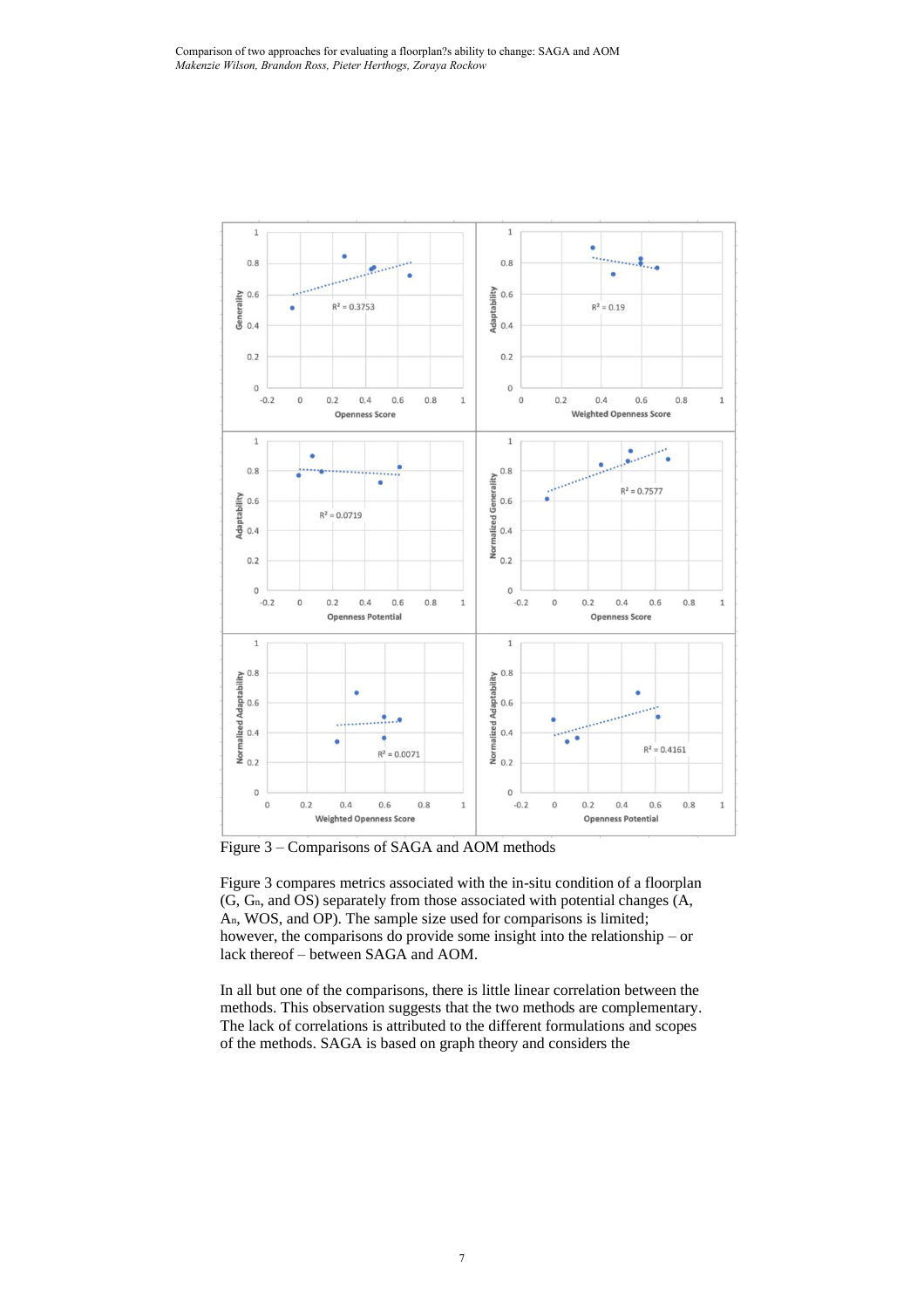relationships between spaces in a floorplan, whereas AOM is derived from basic geometry and directly considers the floorplan size and length of walls.

The only pair of metrics that show a degree of linear correlation  $(R<sub>2</sub>=0.76)$  is normalized generality and openness score. A possible explanation for this observation is as follows: Large values for normalized generality are associated with floorplans having adjacent and well-connected spaces. It takes relatively few walls to separate floorplans with adjacent and wellconnected spaces; consequently, such floorplans are likely to have a high openness score. Conversely, fragmented floorplans have spaces with few interconnections and adjacencies and small normalized generality. Walls that separate the fragmented floorplans contribute to low openness scores.

#### **5. Summary and Conclusions**

In this paper, the SAGA and AOM methods were briefly introduced and were compared to determine if their associated metrics are complementary or redundant. The comparisons were made for five university campus buildings. Most of the compared metrics were not linearly correlated (R2<0.41), suggesting that the models are complementary and provided distinct information about a given floorplan. The sample size for comparison was small, and additional studies are recommended to confirm the observations of this paper. Additionally, it is recommended that AOM be compared to SAGA's surface area indicators; the current paper only compared with SAGA's spatial configuration indicators.

#### **6. Acknowledgements**

Makenzie Wilson's effort on this paper was funded through the US National Science Foundation (NSF) Research Experience for Undergraduates program. Brandon Ross and Zoraya Rockow were supported by NSF grant # CMMI 1553565. Pieter Herthogs conducted part of this research at the Future Cities Laboratory at the Singapore-ETH Centre, which was established collaboratively between ETH Zürich and Singapore's National Research Foundation (F1370074016) under its Campus for Research Excellence and Technologies Enterprise program. Clemson University and Western Carolina University provided building plans for the case study buildings.

## **7. References**

- 1. Black, A.K., Ross, B., and Rockow, Z.R. "Identifying Physical Features that Facilitate and Impede Building Adaptation," in Proceedings of the 10th International Conference in Sustainability in Energy and Buildings, Gold Coast, Australia, June 2018 (2018)
- 2. Heidrich, O., Kamara, J., Maltese, S., Re Cecconi, F., and Dejaco, M. "A critical review of the developments in building adaptability", Int. J. Build. Pathol. Adapt. Vol 35, 284–303 (2017)